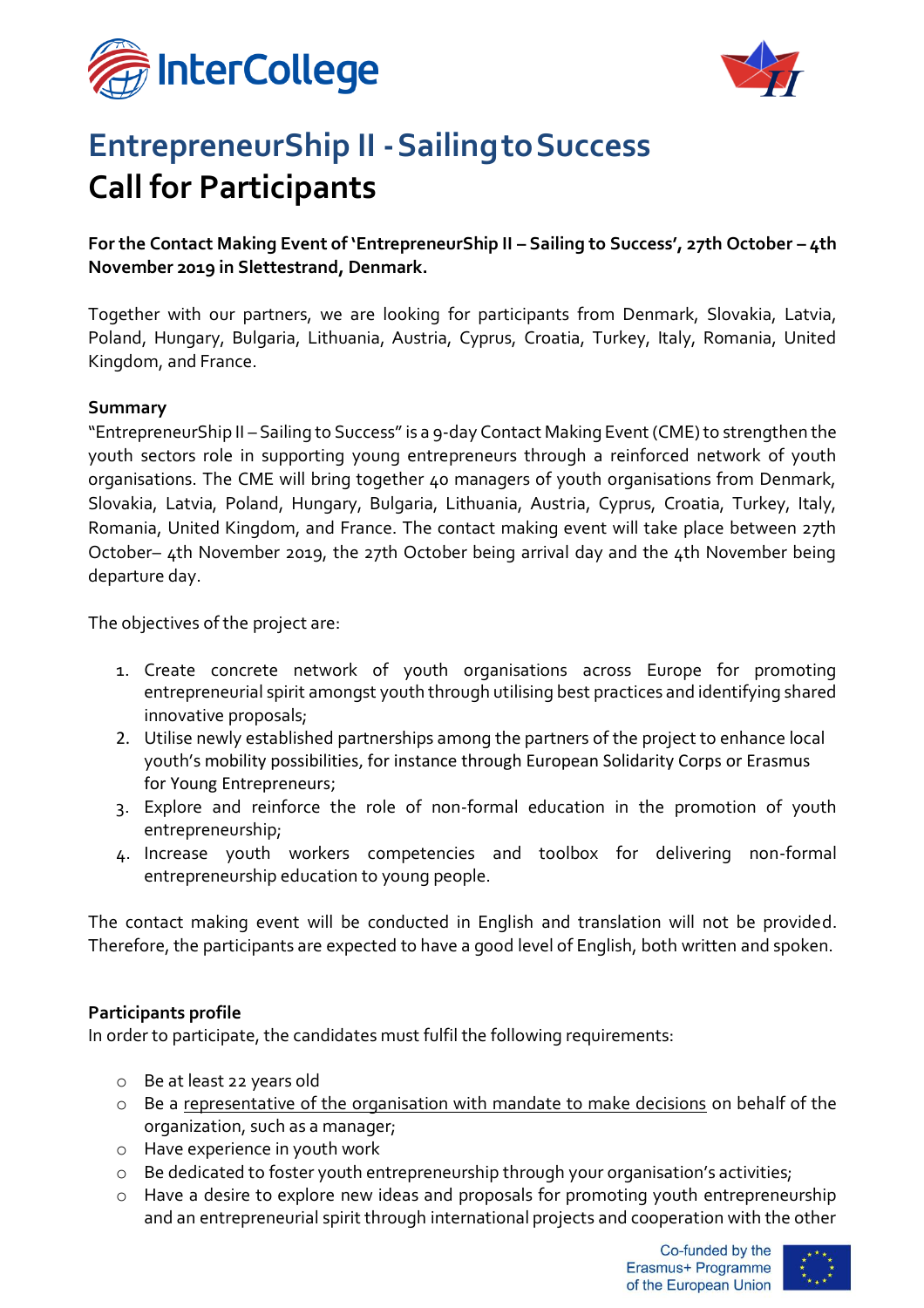



partner organizations;

o Ability to communicate fluently in English.

Candidates who do not fulfil the above requirements will not be accepted.

During the contact making event, among others the participants will gain:

- Deepened understanding of the EU youth Programme and its relevance as a tool for addressing issues related to youth entrepreneurship;
- New perspectives on the relevant fields (entrepreneurship, youth work, non-formal education) through cooperation with the other participants and international networking;
	- Skills to create concrete proposals for promoting entrepreneurship among youth through non-formal education within the parameters of the EU youth programmes;
	- Skills to produce and develop a wide range of tools, methods and practices that promote entrepreneurship among youth through non-formal education in cooperation with partners from other countries.

#### **Application and selection procedure**

The nominated participants shall complete an application form on the following link: <http://intercollege.info/entrepreneurship-ii-sailing-to-success-cme>

Participation in the contact making event is free of charge.

#### **Deadlines**

The nominated participants should have completed the application form no later than **6th September.** Confirmation of the participant selection will be announced by the organizer on **9th September,** the latest.

Within 5 days after the selection results are announced, participants must prove that they have purchased their tickets with a copy of the invoice and a copy of the e-ticket.

#### **Travel**

The EU contribution for the travel expenses per participant is as follows (per person):

| <b>COUNTRY</b>                                                                                                         | <b>DISTANCE</b> | EU<br><b>CONTRIBUTION</b> |
|------------------------------------------------------------------------------------------------------------------------|-----------------|---------------------------|
| <b>Denmark</b>                                                                                                         | 10-99 km        | 20€                       |
| Slovakia, Latvia, Poland, Hungary, Bulgaria,<br>Lithuania, Austria, Croatia, Italy, United<br>Kingdom, France, Romania | 500-1999 km     | 275C                      |
| <b>Turkey</b>                                                                                                          | 2000-2999 km    | 360€                      |
| Cyprus                                                                                                                 | 3000-3999 km    | 530€                      |

*Distances were calculated with the [distance calculator](http://ec.europa.eu/programmes/erasmus-plus/tools/distance_en.htm) of the European Commission from the location of each sending organization to the venue.*

Participants shall be reimbursed for their travel expenses up to the amount available for their countries and no more than their real costs.

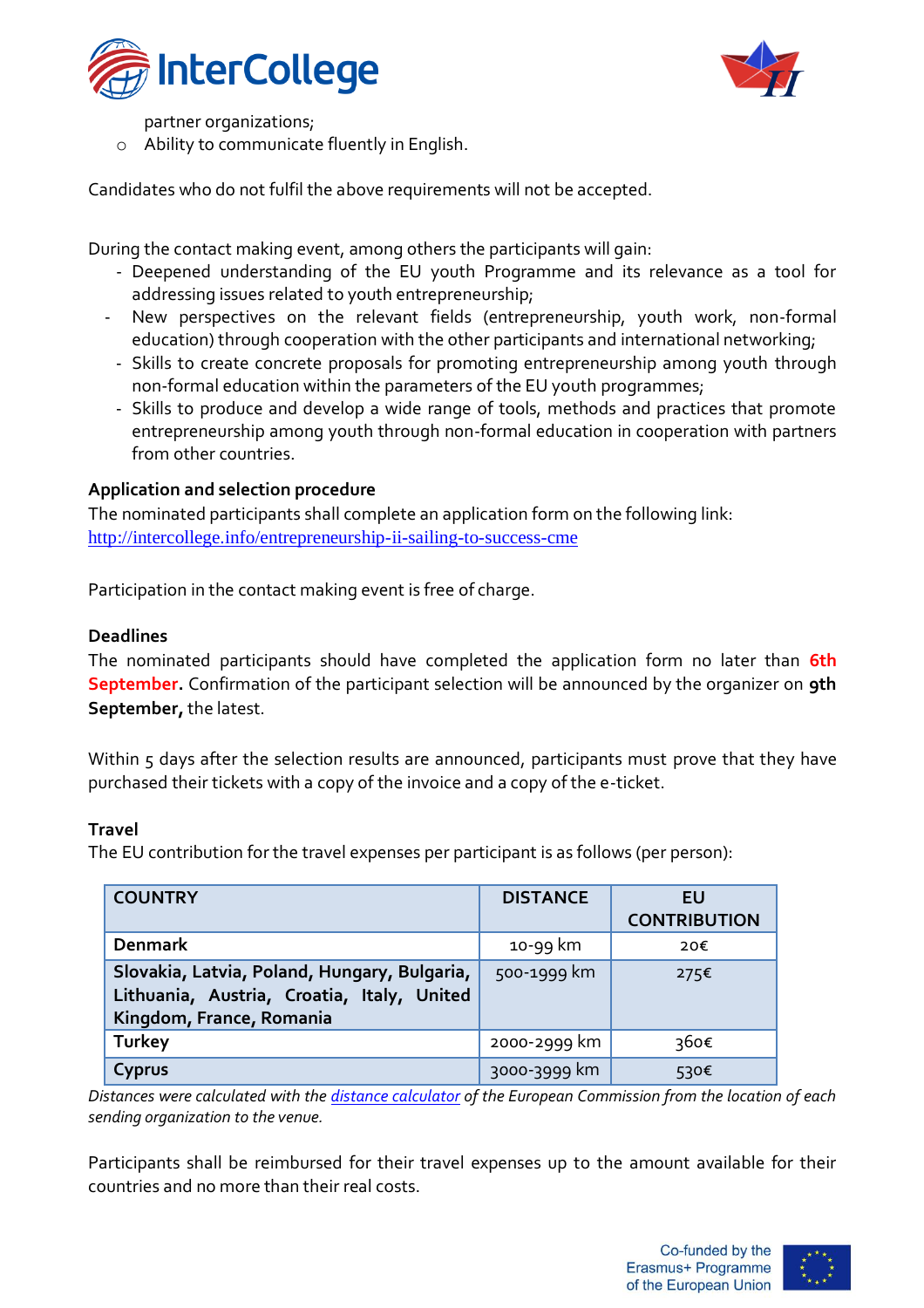



Should the travel expenses exceed the contribution available, participants shall cover the extra costs from own resources.

#### **Reimbursement of travel expenses**

In order to get reimbursed for their travel expenses, participants shall send the organizer all the originals of travel documentation and invoices. The reimbursements will be made through bank transfers 45 days after the organizer have received the original documentation by post.

Additionally, the reimbursement will be performed only if the following conditions are met:

- 1. Participants submit their individual participant report as requested by the European Commission through the Mobility Tool;
- 2. Participants and their sending organizations send the organizers a proof of dissemination activities.

#### **Insurance**

The partner organizations must ensure that participants have a travel insurance covering them for the whole duration of the training course.

#### **Visa**

The partner organizations are responsible for ensuring that the selected participants have their visa in case it is required to travel to Denmark. The partner organizations must ensure that the visa application procedure is started in good time. Upon request the organizers can provide an invitation letter to help with the visa application. The available budget for visa is 150€/participant from Turkey.

Please keep all receipt and documentation regarding getting the visa.

#### **Program**

Attached to this letter is the draft program of the contact making event. Please note that some changes in the program could potentially be made. We are happy to receive your suggestions for improvements and your contributions.

#### **Participant's declaration**

Each participant shall read carefully and agree on the Participant Declaration found with the application form. Accepting the Participant Declaration is a requirement of participation.

#### **Contacts**

Should you have any questions regarding this call, please contact Emese Laura Laszlo by email at **[emese@intercollege.info](mailto:emese@intercollege.info)** or by phone at **+ 45 45 34 30 40.**

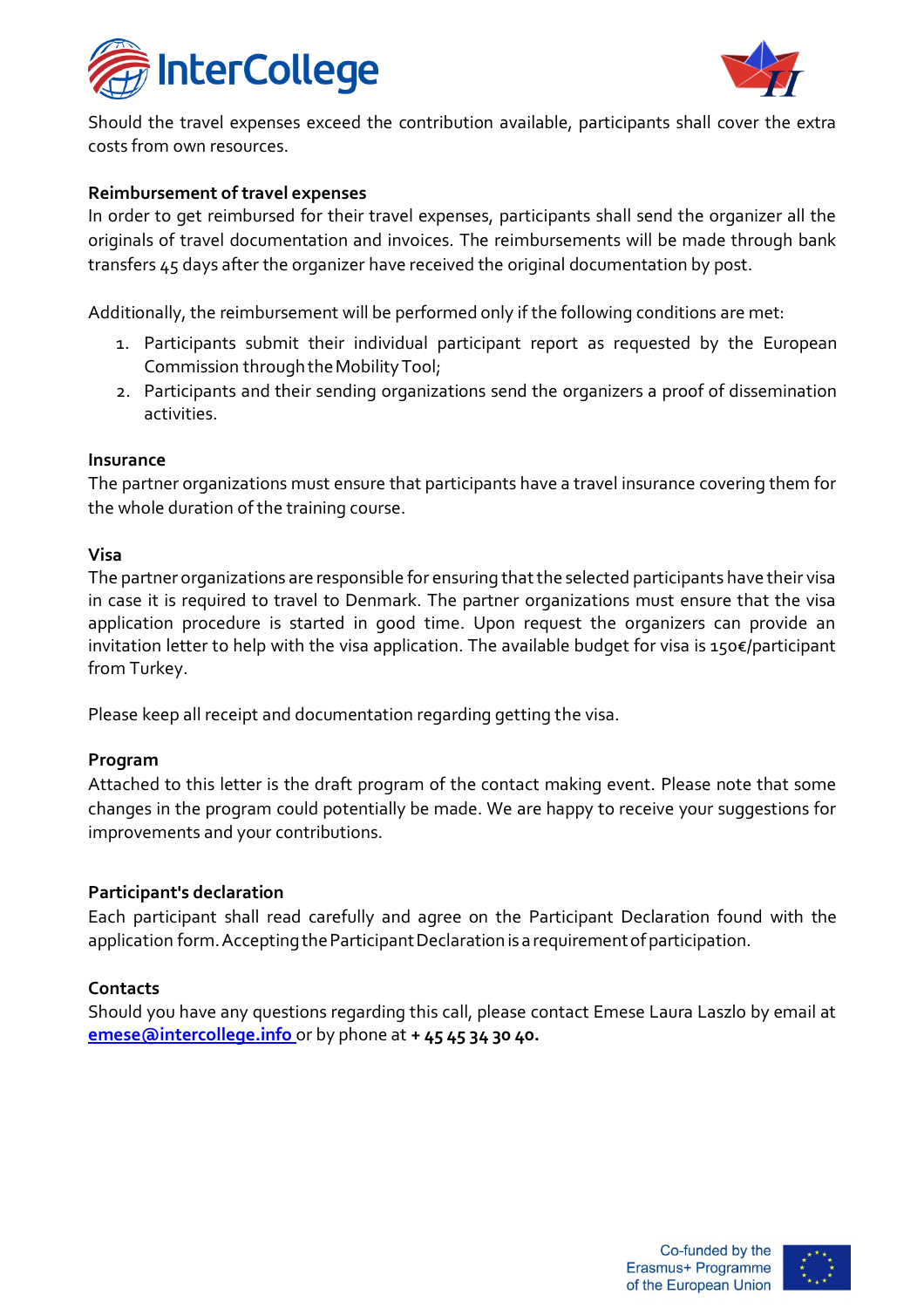



# **EntrepreneurShip II - Sailing to Success**

## **Contact Making Event**

27<sup>th</sup> October – 4<sup>th</sup> November 2019, Slettestrand, Denmark

### **Program of activities**

*Please note that some changes could potentially be made in the programme.* 

Day 1 (Sunday October 27) Arrival

Day 2 (Monday Oct. 28) Introduction

| Time  | Session/Activities                                     |
|-------|--------------------------------------------------------|
| 9.00  | Introduction to the project,<br><b>Hopes and Fears</b> |
| 11.00 | Getting to know each other                             |
| 12.30 | Lunch                                                  |
| 14.00 | Team building activities and<br>Trip to surroundings   |
| 18.30 | Dinner                                                 |

### Day 3 (Tuesday Oct. 29)- Networking

| Time  | <b>Session/Activities</b>               |
|-------|-----------------------------------------|
| 09.00 | Presentation of partners                |
| 11.00 | Organizational speed dating             |
| 12.30 | Lunch                                   |
| 14.00 | Introduction to non-formal<br>education |
| 16.00 | Presentation of best practices          |
| 17.30 | <b>Debrief</b>                          |
| 18.30 | Dinner                                  |

Day 4 (Wednesday Oct. 30) Project Design

| Time  | <b>Session/Activities</b>                    |
|-------|----------------------------------------------|
| 9.00  | Introduction to Erasmus+                     |
| 11.30 | Project development and pitching<br>of ideas |
| 12.30 | Lunch                                        |
| 14.00 | Project design                               |
| 16.30 | Debrief                                      |
| 17.00 | Preparation for intercultural<br>evening     |
| 18.30 | Dinner                                       |
| 19.30 | Intercultural evening                        |

Day 5 (Thursday Oct 31) Partnership formation and project development

| Time  | Session/Activities                               |
|-------|--------------------------------------------------|
| 9.00  | Partnership formation and project<br>development |
| 12.30 | Lunch                                            |
| 14.00 | Open space technology                            |
| 17.30 | <b>Debrief</b>                                   |
| 18.30 | Dinner                                           |